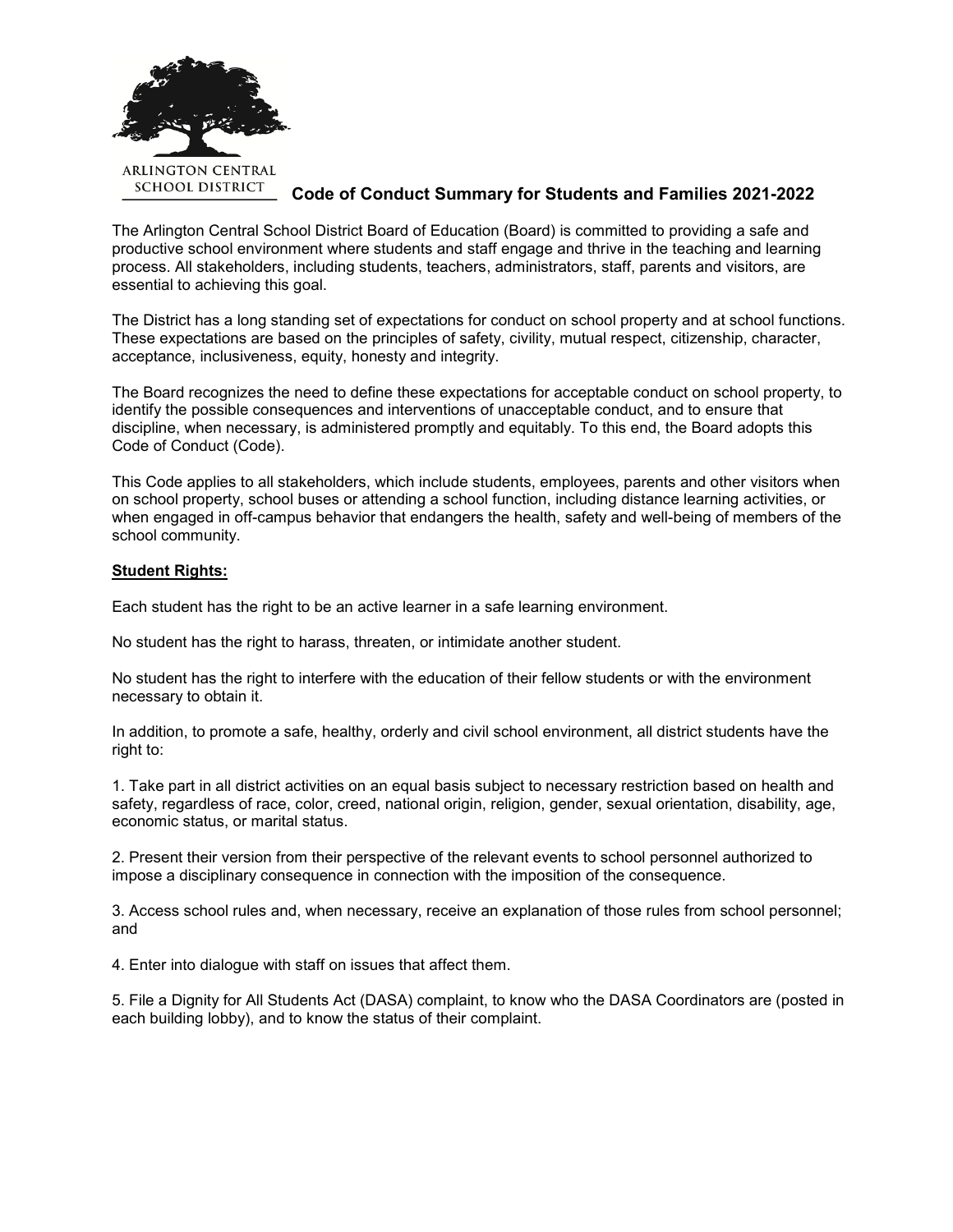## **Student Responsibilities:**

All District students have the responsibility to:

1. Contribute to maintaining a safe and orderly school environment that is conducive to learning and to show respect to other persons and to school property.

2. Be familiar with and abide by all district policies, rules and regulations dealing with student conduct.

3. Attend school every day and be in class on time, unless they are legally excused; be prepared to learn.

4. Work to the best of their ability in all academic and extracurricular pursuits and strive toward their highest level of achievement possible.

5. Adhere to the provisions of the Use of Technology Student Acceptable Use Agreement (Regulation 5300-R3b) and when requested, sign the Agreement.

6. React to direction given by teachers, administrators and other school personnel in a respectful, positive manner.

7. Work alongside staff to develop mechanisms for managing their emotions and responses.

8. Ask questions when they do not understand.

9. Seek help in solving problems that might lead to discipline.

10. Dress appropriately for school and school functions.

11. Accept responsibility for their actions and commit to repairing any harm.

12. Conduct themselves as representatives of the District when participating in or attending schoolsponsored extracurricular events and hold themselves to the highest standards of conduct, demeanor, and sportsmanship, on and off school grounds.

13. Report violations.

14. Accept restorative-based consequences and interventions with good will.

### **Student Conduct:**

All Arlington students are expected to conduct themselves in a civil manner that shows regard for other students, staff, and other members of the school and general community.

Behavior that is:

- Disorderly/Unsafe *(i.e., running, misusing equipment)*
- Insubordinate *(i.e., failure to comply with reasonable directions)*
- Violent *(i.e., hurting others, possessing a weapon, threatening others)*
- Endangering the welfare of others *(i.e., discrimination, harassment, sexual harassment, intimidation, possession of alcohol or drugs, provoking/encouraging/inciting others to violate the Code of Conduct)*
- Dangerous behavior off campus, including the school bus
- Academic misconduct *(i.e., plagiarism, cheating, forging notes)*

may be subject to disciplinary action, up to an including suspension from school.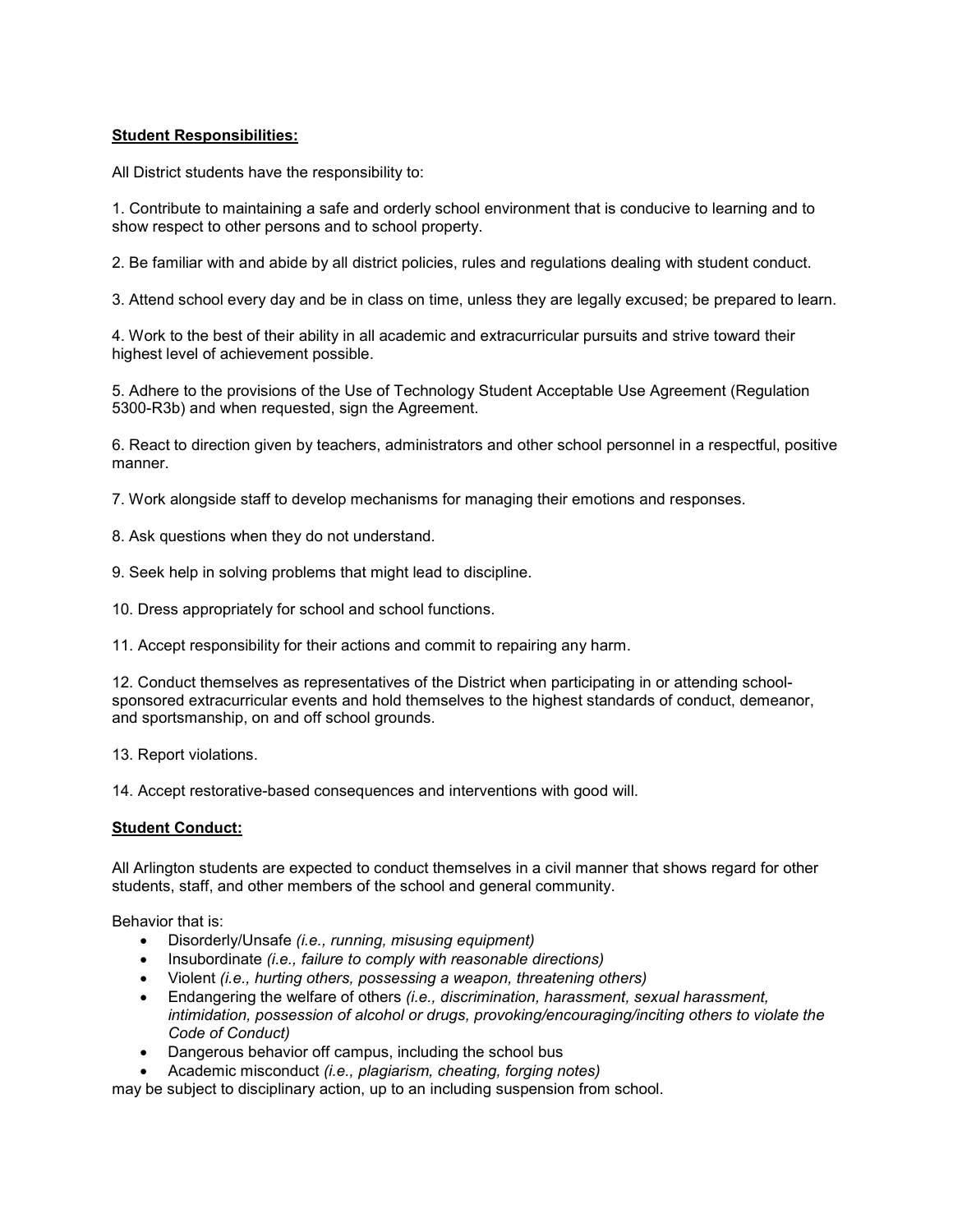

**Code of Conduct Summary for Students and Families 2021-2022**

# **Dignity for All Students Act**

A state law known as the Dignity for All Students Act focuses on ensuring that our schools are a safe place and that all students know they are protected from certain types of behavior including cyberbullying. Each school has a Dignity Act Coordinator, who is trained in addressing the issues covered by the law. If anyone is making you or anyone else feel unsafe, threatened, harassed or discriminated against, and is therefore causing an imposition on your ability to learn, please talk to your Dignity Act Coordinator, principal, or another adult at school.

## **Dignity Act Coordinators**

The Board of Education shall appoint District Coordinators and Building Level Coordinators on an annual basis and as changes occur throughout the school year. The names of the Building Level Dignity Act Coordinators are available on the District website (arlingtonschools.org) or by contacting any school or central office.

## **Reporting & Retaliation**

All students are expected to promptly report any violations of the Code of Conduct to the appropriate adult. This includes incidents of other students or staff being harassed or discriminated against by students, school staff or other individuals on school property. Students who believe they have been harassed or discriminated upon due to their actual or perceived race, color, weight, national origin, ethnic group, religion, religious practice, disability, sex, sexual orientation, or gender (including gender identity and expression), are to report allegations to the Dignity Act Coordinator(s) who will investigate all complaints and take prompt corrective action, as necessary. In addition, any district staff member who observes or learns of an incident or possible incident of harassment or discrimination must take immediate and appropriate action to report the incident to the administration. Staff members must also take steps to both end the harassment or discrimination and prevent it from reoccurring. Any act of retaliation against a person who reports, investigates or participates in the review of a complaint of harassment or discrimination will not be tolerated.

All students, staff, and parents are responsible to report violations of the Code of Conduct to a school administrator or law enforcement personnel. Restorative and accountable consequences and interventions are determined after a thorough investigation has been conducted. Disciplinary action, when necessary, will be firm, fair and consistent. School personnel will consider all circumstances in determining consequences. As a general rule, discipline will be progressive, meaning that a student's first violation will receive a lighter penalty than subsequent violations (unless a law has been broken). Discipline procedures range in severity from a verbal warning to permanent suspension from school. Students must be told what rule has been broken and must be given a chance to tell their version of the facts to the administrator who is imposing a penalty. Additionally, information must be shared with parents if the penalty will result in removal from class, and/or suspension from school, transportation or extracurricular activities.

*Please refer to the Code of Conduct for further details.*

*Note: The District adheres to all Federal and State regulations regarding the discipline of students with disabilities.*